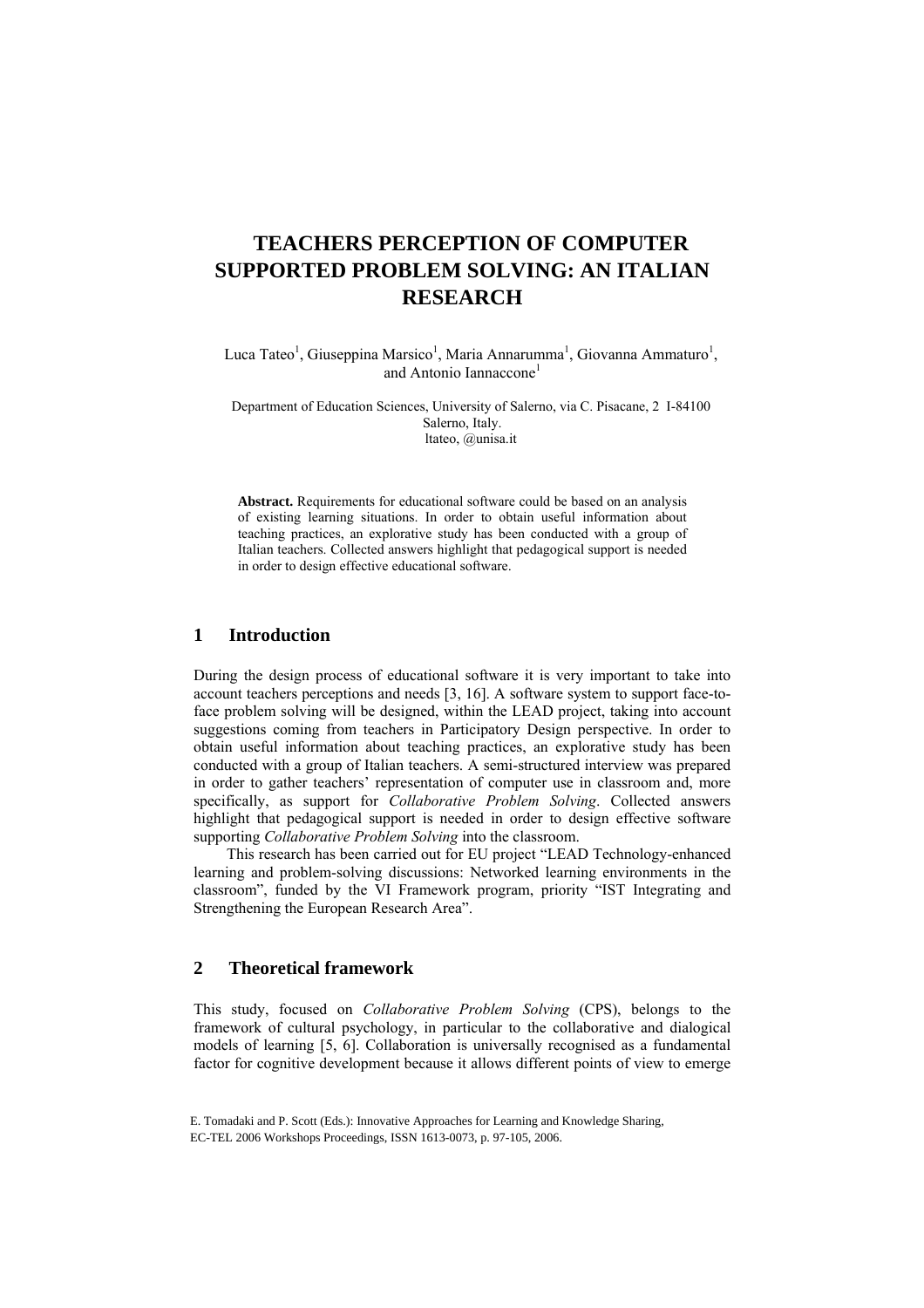and to be compared [14]. In such framework, CPS has been defined a complex learning process during which learners and teachers represent, analyse and try to solve different types of problematic questions. During such process collaboration and argumentation are the basis upon which new knowledge can be created [1, 2, 11, 19]. ICT tools can provide an effective support to CPS and many pieces of software have been developed, especially in educational settings, for participants interacting at a distance. In this educational paradigm [8, 18], learning mainly occurs through virtual interaction between groups of learners supported by teachers, tutors, and experts. According to [9], such educational virtual environments can be included in two main categories:

- − *Action oriented systems*: environments based on the *learning by doing* principle, where learners can do actions, manipulating objects and discuss the outcomes like virtual scientific experiment software.
- − *Textual production systems*: such environments are based on the collaborative production of written texts. These systems refer to the educational model that considers knowledge as built through collaboration and with the *scaffolding* of a teacher or a tutor.

Nevertheless, some studies have found that in European educational systems the most part of didactic activities are still face-to-face [7, 17]. Looking at some specific contexts, such as the South of Italy, we see many constraints to the introduction of CPS software for the everyday educational practices. For example, lack of computers into the classroom, low level of ICT expertise, and low knowledge of CPS methodology among teachers.

The Participatory Design (PD) methodology [12, 15] seems suitable to overcome at least immaterial constraints, facilitating the implementation of computer use in didactics into Italian educational context.

PD allows final user to participate to the entire process of development of technologies. In this sense, it can give the possibility to develop an environment that takes into account idiomatic and idiosyncratic communication styles of work groups. Analysis of communication technologies used in the workplaces and the analysis of users' mental models can enable designers to understand what kind of tools should be included into the software and how to display them in order to obtain the maximum advantage. Using PD, software can be designed based on teachers' needs and representations of their practices. PD in this case is useful to mediate between teachers and students knowledge mental models to build distributed systems able to give user the perception of a good affordance. Through an interface based on everyday classroom experience, the process of appropriation of new didactic support should be facilitated [13].

# **3 corpus, research design and categories**

LEAD Italian research group collected 20 teachers' interviews from kindergarten, primary and secondary schools inquiring, among other things, what teachers know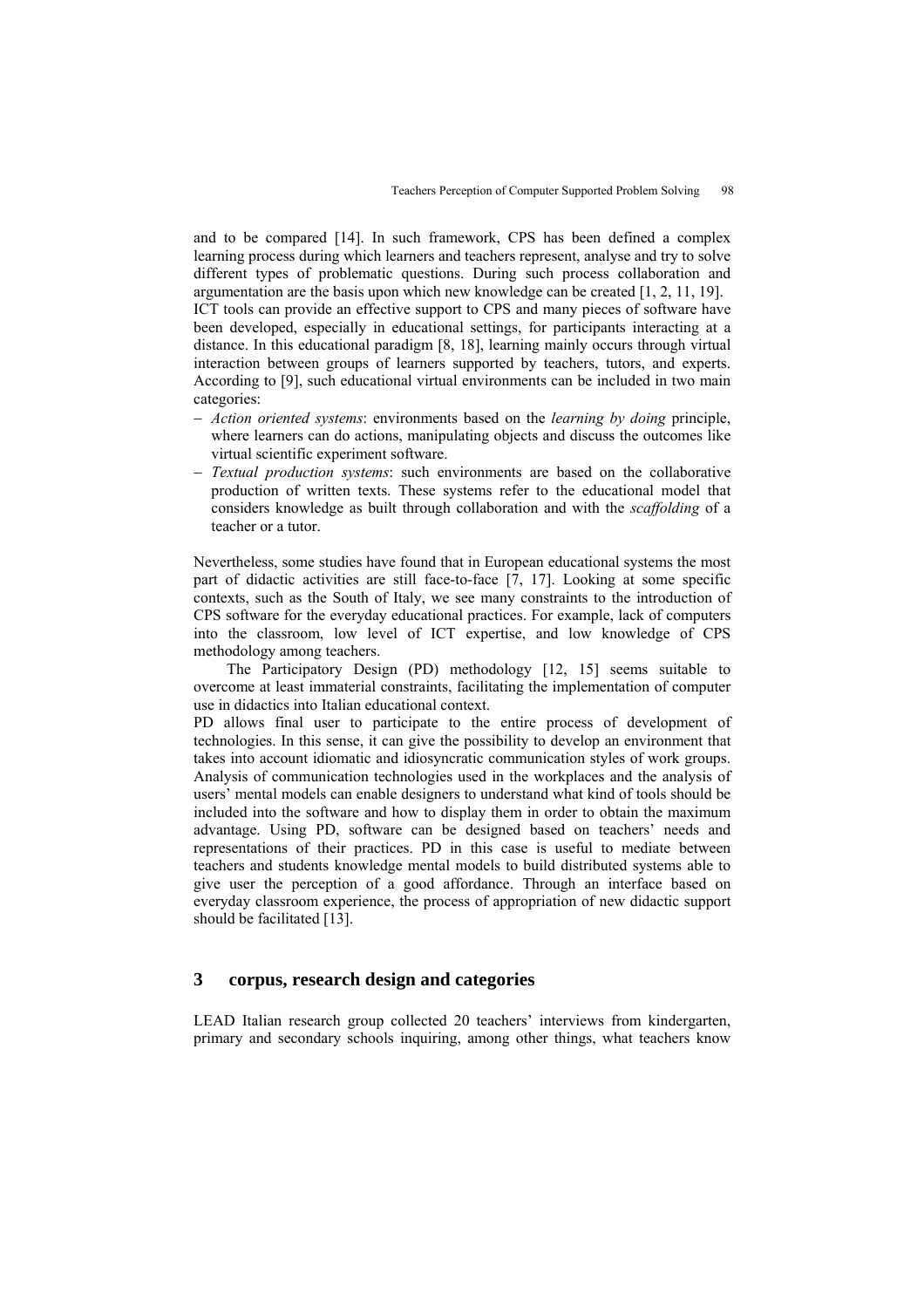about Collaborative Problem Solving (CPS), how they use it in classroom, and how they imagine a software system that supports face-to-face CPS.

Interview was structured in the following 4 sections composed by one or more questions: professional identity, computer use, classroom activities, and school culture. For this study, only computer use and classroom activities sections have been analysed. Interviews have been audio-recorded, transcribed considering both verbal and non-verbal aspects, and later analysed using content analysis methodology [4]. First, corpus has been read and a system of categories has been created according to research objectives and textual occurrences [10]. Categories of analysis have been attributed to the text by 5 independent judges, discussing doubtful cases until reaching a 100% level of agreement. Finally, categories' frequencies have been calculated and an interpretative analysis of teachers' answer has been conducted, on the basis of content analysis results, to reach a deeper understanding of their representation of PS and software requirements.

Interviewed teachers come form different towns of South Italy (Salerno, Avellino, Bari and Barletta). They are mainly females (19 over 20); most of them teach humanities (15 over 20) and only a few teaches scientific subjects (5 over 20). This data actually mirrors the gender distribution among Italian educational context according to the Italian Ministry of Education.

Teachers' answers have been categorized with respect to the following principal themes:

- − Level of ICT expertise**[1](#page-2-0)**
	- 1. Non-users: using PC only at basic level or don't use at all;
	- 2. Medium-users: using PC for writing and browsing Internet;
	- 3. Expert-users: teachers using PC for writing and didactic.
- − Definition of problem solving**[2](#page-2-1)**
	- 1. Absent answer: teacher is unable to give a definition;
	- 2. Not pertinent answer: teacher gives a definition containing no reference to CPS model (e.g. "*I don't plan my school daily activities (…) I don't mind following the subject order (…) we decide together witch topic to discuss*");
	- 3. Generic answer: teacher gives a definition containing a single reference to CPS model (e.g. "*stimulating in the student the desire to solve a situation or a question in order to obtain an answer to the problem*");
	- 4. Pertinent answer: teacher gives a definition containing two or more references to CPS model (e.g. "*PS is the typical way of research questioning each situation (…) and find solution together*").
- − Examples of problem solving**[3](#page-2-2)**
	- 1. Absent answer: teacher is unable to give an example;

<span id="page-2-0"></span> <sup>1</sup> For this category the following questions of the interview have been clusterised: "*What is the role of computer in planning and carrying out your classroom activities?*"; "*What is the role of Internet in planning and carrying out your classroom activities?*"; "*How do your students use computer in classroom activities?*"; "*What is the added value of computer in classroom activities?*". 2 For this category the following question of the interview has been taken into account: "*Could* 

<span id="page-2-1"></span>*you please give a definition of Problem Solving?"*.<br><sup>3</sup> For this category the following question of the interview has been taken into account: "*Could* 

<span id="page-2-2"></span>*you please provide an example of using Problem Solving in your classroom?*".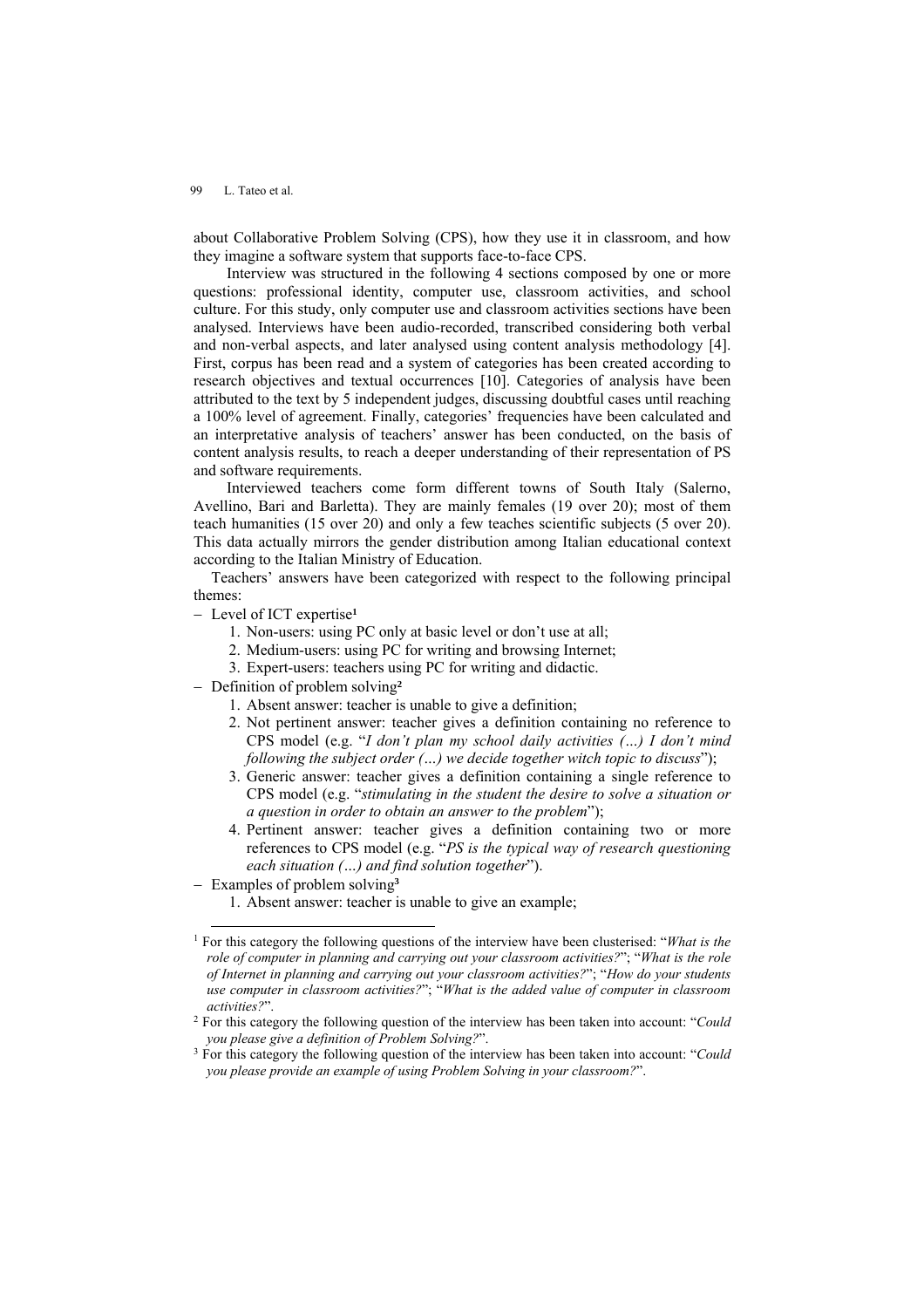- 2. Not pertinent answer: teacher gives an example containing no reference to CPS model (e.g. "*studying the child emotions, so we made a circle time*");
- 3. Generic answer: teacher gives an example containing a single reference to CPS model (e.g. "*we start form a problematic situation to find the answers on each topic*");
- 4. Pertinent answer: teacher gives an example containing two or more references to CPS model (e.g. "*thinking that the plant needs water for growing (…) from their answer (…) we verify it in practice*").
- − Requirements of the CPS software**[4](#page-3-0)**
	- 1. Absent answer: teacher is unable to give a requirement;
	- 2. Interface/functionalities: teachers focus on the requirements concerning the software interface (i.e. with respect to users' age) and the functionalities they think useful to support educational practices (e.g. "*perhaps with some music*", "*helping to build diagrams*", "*related to children's age*");
	- 3. Type of problem: teachers focus on the type of CPS the software should support and the cognitive activities involved (e.g. "*not subject related, able to manage a problematic situation", "I imagine it like a real situation, I mean to ask the pupil a question he can understand*"*).*

# **4 Results**

#### **4.1 Level of ICT expertise**

Teachers interviewed have a medium level of ICT expertise (Fig. 1) and only 15% (3 over 20) uses PC systematically at school, 60 % (12 over 20) uses it once per week and 25% (5 over 20) never uses PC in didactics.



**Fig 1.** Teachers' expertise level

<span id="page-3-0"></span> <sup>4</sup> For this category the following question of the interview has been taken into account: "*How do you imagine a software supporting CPS? What characteristics would you like it to have?*". In this case categories are not exclusive so the answer could focus on more than one aspect.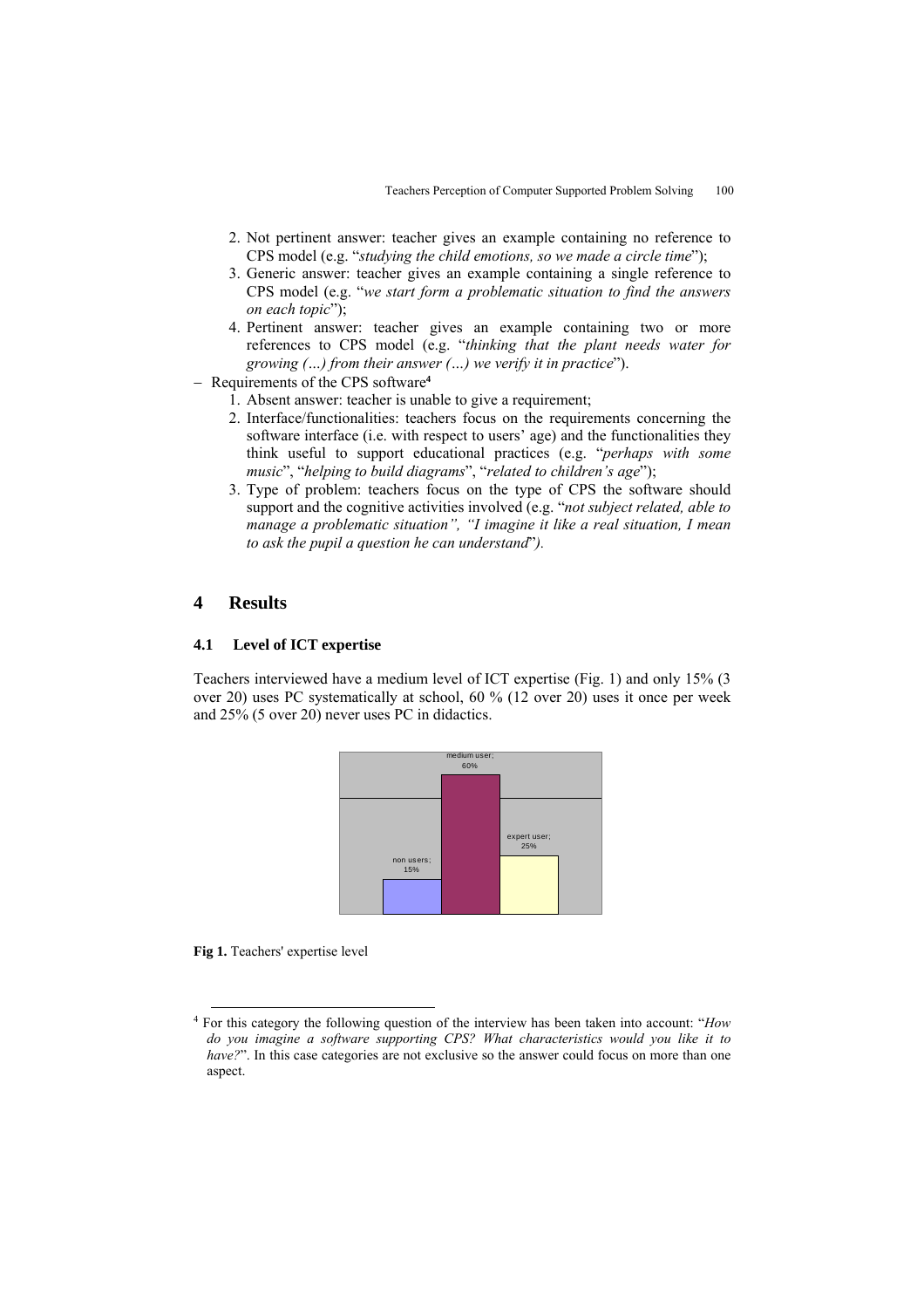The most frequent motivation to use computer use is to be updated about their work and to prepare documents (Table. 1):

**Table 1.** Motivation for personal computer use.

|                  | Italian                                                                                                                                                                                                                | English                                                                                                                              |
|------------------|------------------------------------------------------------------------------------------------------------------------------------------------------------------------------------------------------------------------|--------------------------------------------------------------------------------------------------------------------------------------|
| Interview<br>#16 | prendo il materiale perché io lavoro I get material because I<br>molto con la civiltà, con la cultura, e il<br>testo che abbiamo attualmente non è<br>molto ricco, quindi attraverso internet<br>sperimento molta roba | work with humanities and<br>culture, and the textbook<br>we use is not very rich, so<br>I experiment many stuffs<br>through Internet |
| Interview<br>#10 | lo uso per fare la programmazione,<br>apportare le modifiche, stampare                                                                                                                                                 | I use it to prepare the<br>subject plan, to modify it,<br>to print it                                                                |

Only 25% of teachers declare that they use computer also to sustain activities in classroom (Table 2):

**Table 2.** Motivation for computer use in didactic.

|           | Italian                                                                                   | English           |
|-----------|-------------------------------------------------------------------------------------------|-------------------|
| Interview | Comunque io diciamo li porto lo stesso,   I often bring the pupils to                     |                   |
| #17       | $\overline{\text{via}}$ per la matematica, per spiegare il   the lab, for mathematics, to |                   |
|           | computer come è fatto, e sia anche per $\vert$ <i>explain the computer, also</i>          |                   |
|           | esempio per musica                                                                        | for example music |

#### **4.2 Definition and examples of PS**

On of the aspects emerging from the analysis of the interviews is the distance between the definition of the PS that can be found in literature<sup>5</sup> and the definition provided by the teachers (Fig. 2). Only 10% of them is able to give a pertinent definition of PS, while 50% can define it only in generic terms. 25% gives a not pertinent definition.

A more problematic situation emerges when teachers are asked to give examples of PS in their didactic practices. Teachers seem unable to give practical examples coherent with theoretical definition, or with the definition they gave (Fig. 2). This gap is probably due to a superficial knowledge of PS or to the incapacity to recognize practices they use in classrooms as *Collaborative Problem Solving*.

<span id="page-4-0"></span><sup>&</sup>lt;sup>5</sup> For this study, we didn't refer to a particular definition of PS. The aim was to understand if the teachers could establish a relationship between theoretical knowledge and educational practices rather than verifying teachers qualification.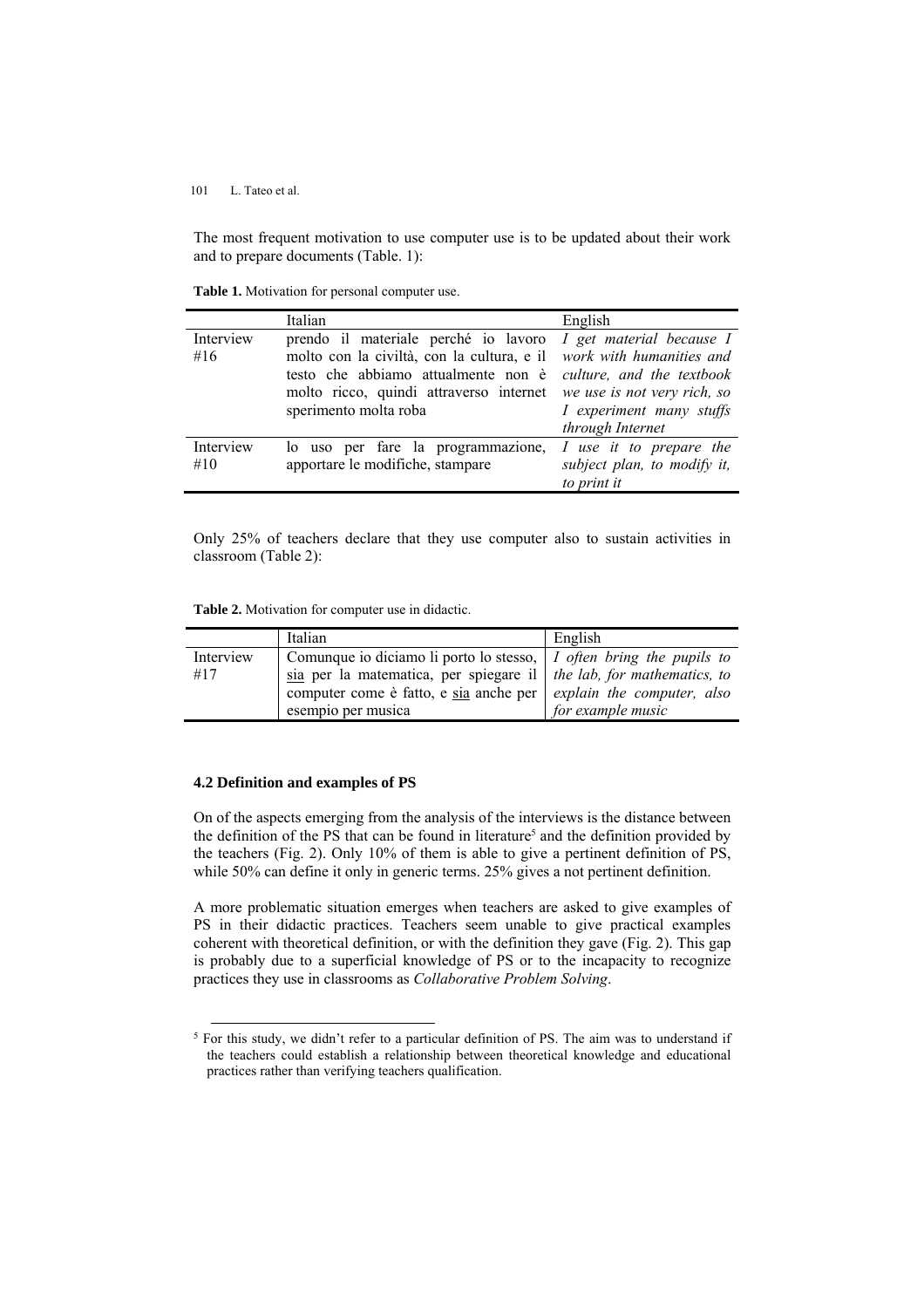

**Fig. 2.** Definitions of PS and examples of PS

### **4.3 Software requirements**

The third aspect that has been investigated is requirements teachers consider relevant in a software system they would actually use in classroom. A large part of the interviewed (40%) is unable to describe any kind of features. When teachers provide an answer, it is about the interface and functionalities (Fig. 3).



**Fig. 3.** Teachers' requirements for CPS software.

About interface, teachers ask for a software system that can be used autonomously by students and that is situated in children's real life (Table 3):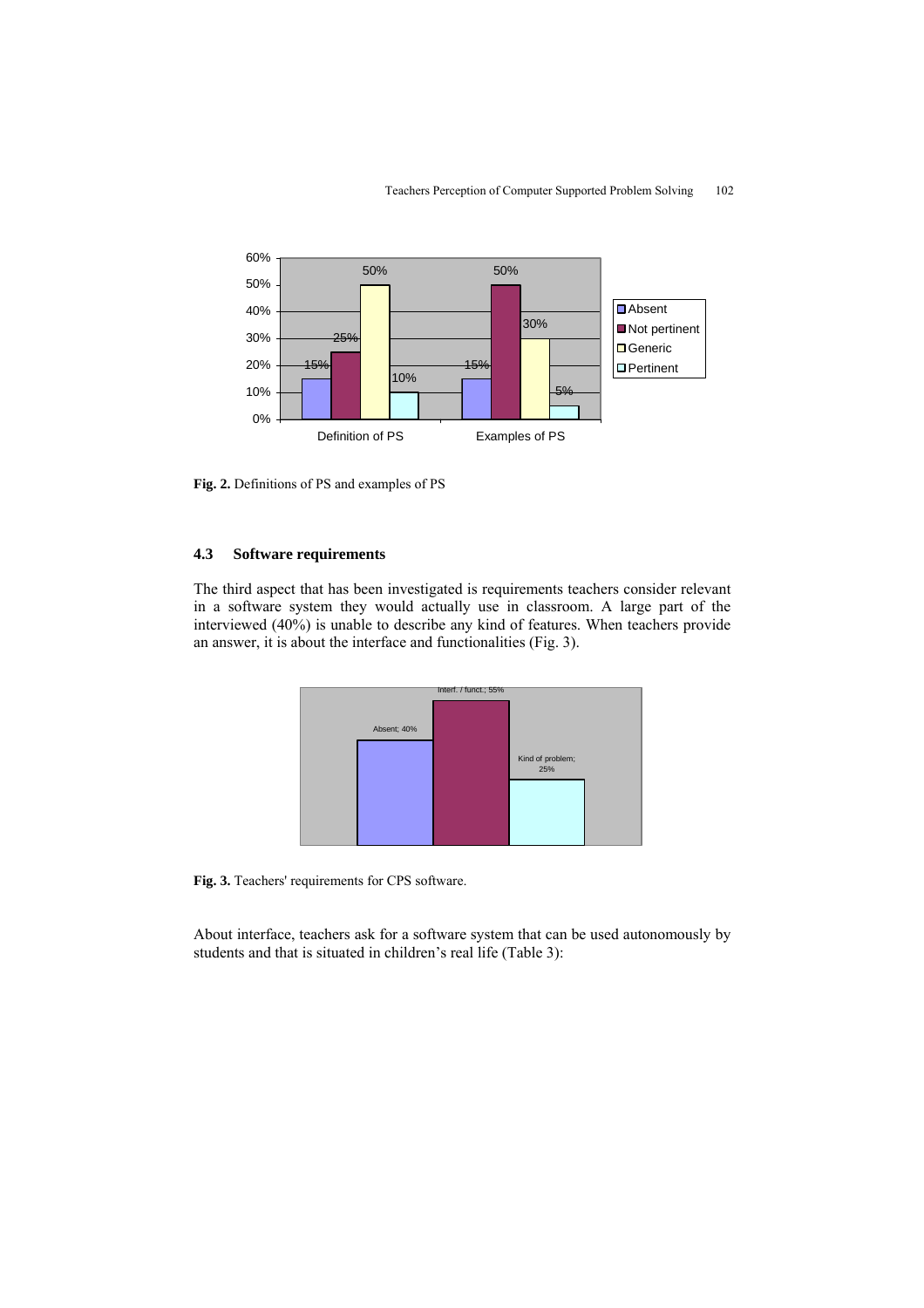|  |  | <b>Table 3.</b> Interface and functionalities requirements |  |
|--|--|------------------------------------------------------------|--|
|--|--|------------------------------------------------------------|--|

|           | Italian                                                                         | English                                              |
|-----------|---------------------------------------------------------------------------------|------------------------------------------------------|
| Interview | che preveda un momento in cui il <i>provide a moment in which the</i>           |                                                      |
| #02       | bambino                                                                         | può utilizzarlo <i>child can use it autonomously</i> |
|           | autonomamente ma che poi dia but then gives the teacher the                     |                                                      |
|           | all'insegnante la possibilità poter <i>possibility to finalise the activity</i> |                                                      |
|           | concludere                                                                      |                                                      |
| Interview | i loro problemi reali, quindi mi                                                | about their real problems, so I                      |
| #10       | immagino una cosa, una ripresa                                                  | imagine something with video                         |
|           | video e poi un'analisi successiva.                                              | clips and a successive analysis                      |

About type of PS, teachers imagine the software to support different problems also related to students' age (Table 4):

**Table 4:** Type of PS requirements

|                  | Italian                                                                                                          | English                                                                                           |
|------------------|------------------------------------------------------------------------------------------------------------------|---------------------------------------------------------------------------------------------------|
| Interview<br>#12 | in cui devi arrivare a una meta,<br>risolvendo alcuni quiz dei giochi<br>virtuali in cui c'è la ricostruzione di | where you must reach a goal by<br>solving some quiz. Some virtual<br>where<br>games<br>vou<br>can |
|                  | un percorso                                                                                                      | reconstruct the path                                                                              |
| Interview        | lo immaginerei con più soluzioni,                                                                                | with different solutions to the                                                                   |
| #20              | magari lo stesso problema () .con                                                                                | <i>problem</i> ()<br>with<br>same                                                                 |
|                  | gradi di difficoltà diversi                                                                                      | different levels of difficulty                                                                    |

# **5 Suggestions**

Based on the results of these explorative interviews we can argue that:

- 1. teachers don't know much about CPS and they don't easily integrate it in classroom's curricular activities (e.g. "I gather the questions form children, if a pupil asks a question on his subject I find very difficult to connect it to an argument to a didactic unit that I have in my mind").
- 2. teachers have some requirements about a software to support Collaborative Problem Solving

Thus, design process of CPS software, at least for the Italian version, should include some kind of pedagogical support. Such support should be a short, synthetic, clear text containing theoretical, methodological, and bibliographical information.

To help teacher in designing and integrating CPS in everyday classroom activities, software should also provide a sort of template or wizard. Depending on some variables (e.g. number of students in classroom; age of students; subject of teaching), software should guide teacher through a set of phases and alternatives (e.g. problem definition; gathering information; hypotheses definition and assessment; solution of the problem). For each phase, software should present a set of possible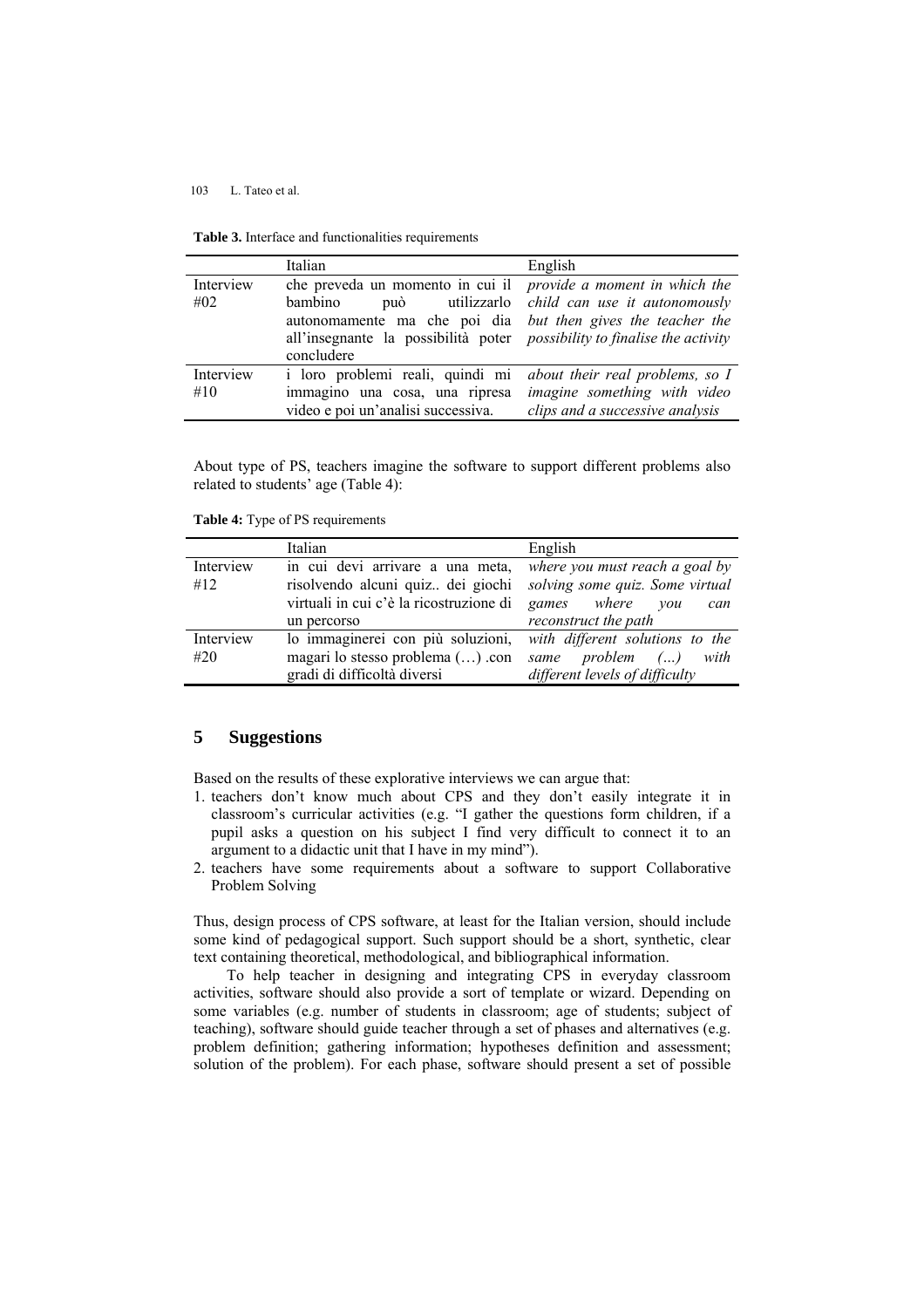activities (e.g. brainstorming; meta-cognitive scaffolding; laboratory activity; role play; jigsaw; etc.)

About teacher suggestion of CPS software, we may look more coherently into the *interface/functionalities* dimension that gather the most part of teacher answers. Nevertheless, it seems clear that teachers' answers don't mention any requirement concerning interactivity and group work dimensions.

We also suggest that further investigations should be carried out in different cultural contexts to provide more information useful for the design process.

## **References**

- 1. Baker, M.J., Quignard, M., Lund, K. & Séjourné, A. (2003). Computer-Supported Collaborative Learning in the Space of Debate. In: B. Wasson, S. Ludvigsen and Hoppe, U. *Designing for Change in Networked Learning Environments*. Kluwer Academic: Dordrecht.
- 2. Baker, M.J. (2002). Argumentative interactions, discursive operations and learning to model in science. In P. Brna, M. Baker, K. Stenning & A. Tiberghien (Eds.), *The Role of Communication in Learning to Model*, pp. 303-324. Mahwah N.J.: Lawrence Erlbaum **Associates**
- 3. Banathy, B.H. (1992). Comprehensive systems design in education: building a design culture in education. Educational Technology, 22(3) 33-35.
- 4. Berelson (1954) "Content Analysis" in G. Lindsey, *Handobook of Social Psychology: Theory & Method*, Vol. 1, 488-522. Cambridge, Mass: Addison-Wesley.
- 5. Brown, A.L., & Campione, J. (1990). Communities of learning and thinking, or a context by any other name. *Contributions to Human Development*, 21, 108-126.
- 6. Cole, M. (1996). *Cultural Psychology*. Cambridge: Belknap.
- 7. Collis and Van der Wende (2002), Models of technology and change in higher education: an international comparative survey on the current and future use of ICT in higher education
- 8. Dillenbourg, P. (ed) (1999). *Collaborative learning: Cognitive and Computational Approaches*. Pergamon, Amsterdam.
- 9. Dimitracopoulou A. (2004). Designing collaborative learning systems: current trends & future research.
- 10. Glaser, B.G. & Strauss, A.L. (1967) *The Discovery of Grounded Theory*. Aldine: Chicago
- 11. Jonassen, D.H. (2000). Toward a design theory of problem solving. *Educational Technology: Research & Development*, 48 (4), 63-85.
- 12. Kensing, F. & Blomberg, J. (1998). Participatory design: Issues and concerns. Computer Supported Cooperative Work, 7, 3-4, 167-185.
- 13. Overdijk, M. van Diggelen, W. (2006) Technology Appropriation in Face-to-Face Collaborative Learning. Paper presented at 1th European Conference on Technology Enhanced Learning (EC-TEL 2006), 1-4 october 2006, Crete (Greece).
- 14.Perret Clermont, A. N. (1979). *La construction de l'intelligence dans l'interaction sociale*. Berne: Lang.
- 15.Perriault, J (1989). *La logique de l'usage. Essai sur lesmachines à communiquer*. Editions Flammarion, Paris
- 16.Reigeluth, C. M. (1993). Principles of educational systems design. *International Journal of Educational Research*, 19 (2), 117-131.
- 17.Ruthven, K. Hennessy, S. Brindley, S (2004). Teacher representations of the successful use of computer-based tools and resources in secondary-school English, mathematics and science. *Teaching and Teacher Education*, 20 (2004) 259–275